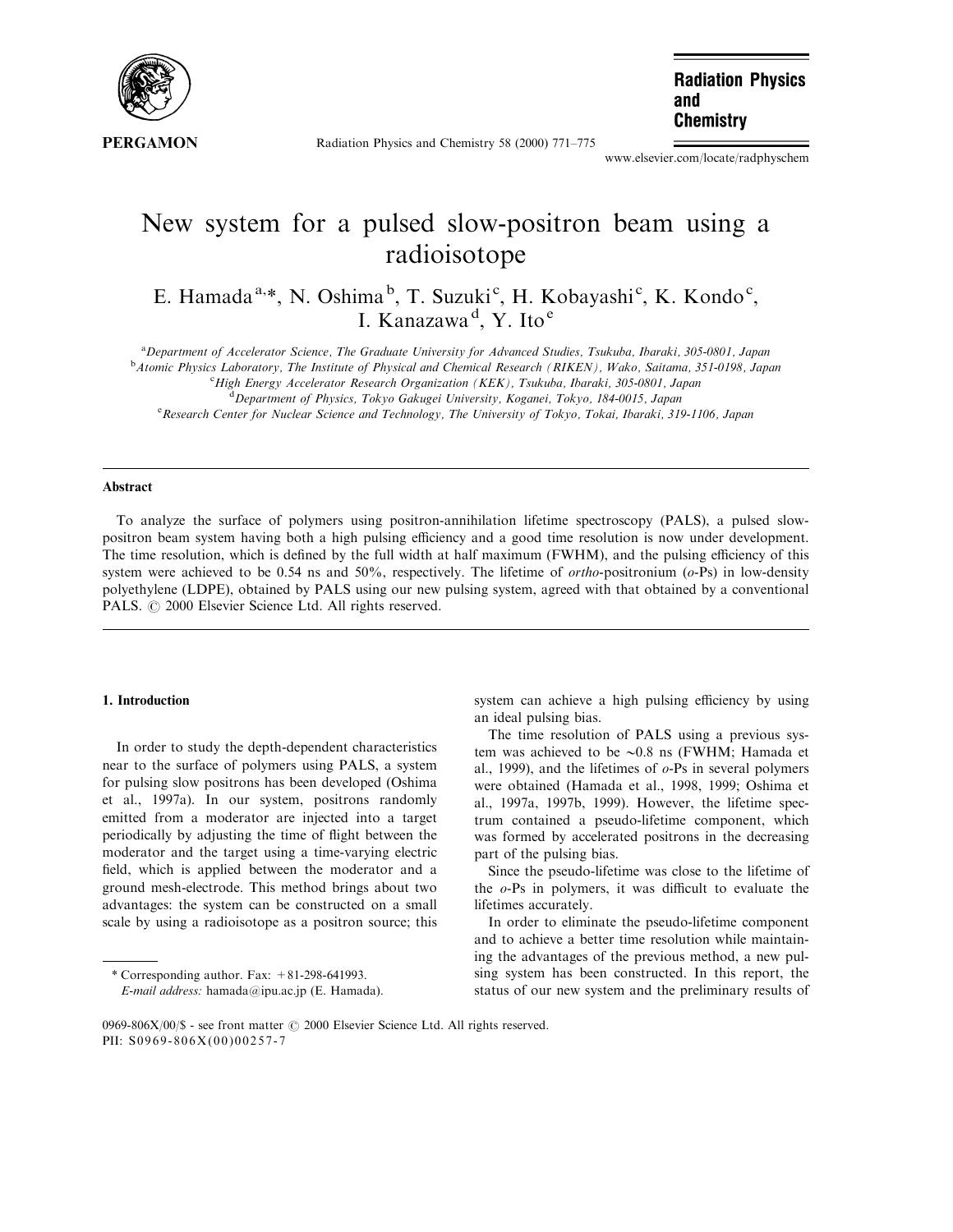PALS for aluminum and LDPE using this system will be shown.

## 2. The new pulsing system

The new pulsing system is shown schematically in Fig. 1.

Slow positrons were produced using  $22$ Na and a tungsten polycrystalline moderator of  $6 \mu m$ . Since the deviation in the injection time of pulsed positrons at the target was influenced by the energy distribution of reemitted positrons from the moderator (Hamada et al., 1998), an annealing chamber was attached to the pulsed slow-positron beam-line in order to obtain a well-conditioned moderator, which supplied positrons with a narrow energy distribution.

In our new pulsing system, we combined two pulsing methods: a pre-buncher using the time-varying moderator bias method (previous method) and a main buncher using a radio-frequency pulsing method. In other facilities Schödlbauer et al., 1988; Suzuki et al., 1991), the time resolution of the pulsed slow-positron beam system has been achieved to be  $\sim 0.2$  ns (FWHM) by using the radio-frequency pulsing method. Therefore, this new system was expected to maintain a high pulsing efficiency  $(\sim 90\%)$  by the prebuncher and to achieve a good time resolution of 0.5 ns (FWHM) by the main buncher.

The pulse-repetition rate of the pre-buncher was 25 MHz (a third of the frequency of the main buncher). In order to focus the injection time of positrons at an accelerating gap of the main buncher located 1.93 m from the moderator, the moderator bias,  $V(t) = (m_e L^2)/(2et^2)(t < 0)$  [m<sub>e</sub>, e, and L are the

positron mass (kg), charge  $(C)$  and flight length  $(m)$ , respectively], was increased from 167 to 227 V during 36 ns  $(-252 < t < -216$  ns), and then decreased to the initial voltage within 4 ns for the next pulsing. The accelerated positrons during the effective time period (36 ns) were expected to be injected into the accelerating gap periodically. In the remaining 4 ns, the positrons formed a pseudo-lifetime component. The pulsing bias was formed by an arbitrary waveform generator (AG5100, Yokogawa) and a 10 W post amplifier (T142-4029A, Thamway).

We used a  $\lambda/4$  coaxial resonator as the main buncher, made of stainless steel and copper tube with a quality factor of about 650. The radio-frequnecy voltage from a stabilized 75 MHz signal generator (RFSG, ESG-1000A, Hewlett Packard) is adjusted to the appropriate voltage by using an attenuator and amplifier, and is then fed to a resonator. The phase difference between arbitrary waveform generator of the pre-buncher and RFSG of the main buncher was controlled by using a common time-base signal with 10 MHz, which was produced by RFSG.

Because the pulse-repetition rate of the main buncher was three times that of pre-buncher, the background positrons, which were accelerated in the decreasing part of the pulsing bias of the pre-buncher, were also bunched by the main buncher, and then two satellite peaks in addition to the main peak were formed. Since the two satellite peaks made it difficult to evaluate the lifetimes accurately, we had to install a chopper system between the pre-buncher and main buncher so as to eliminate any background positrons. Since this new system has combined the two pulsing methods, we need not use a high-power post amplifier for the pre-buncher. Therefore, the chopper system



Fig. 1. Schematic of the new pulsing system.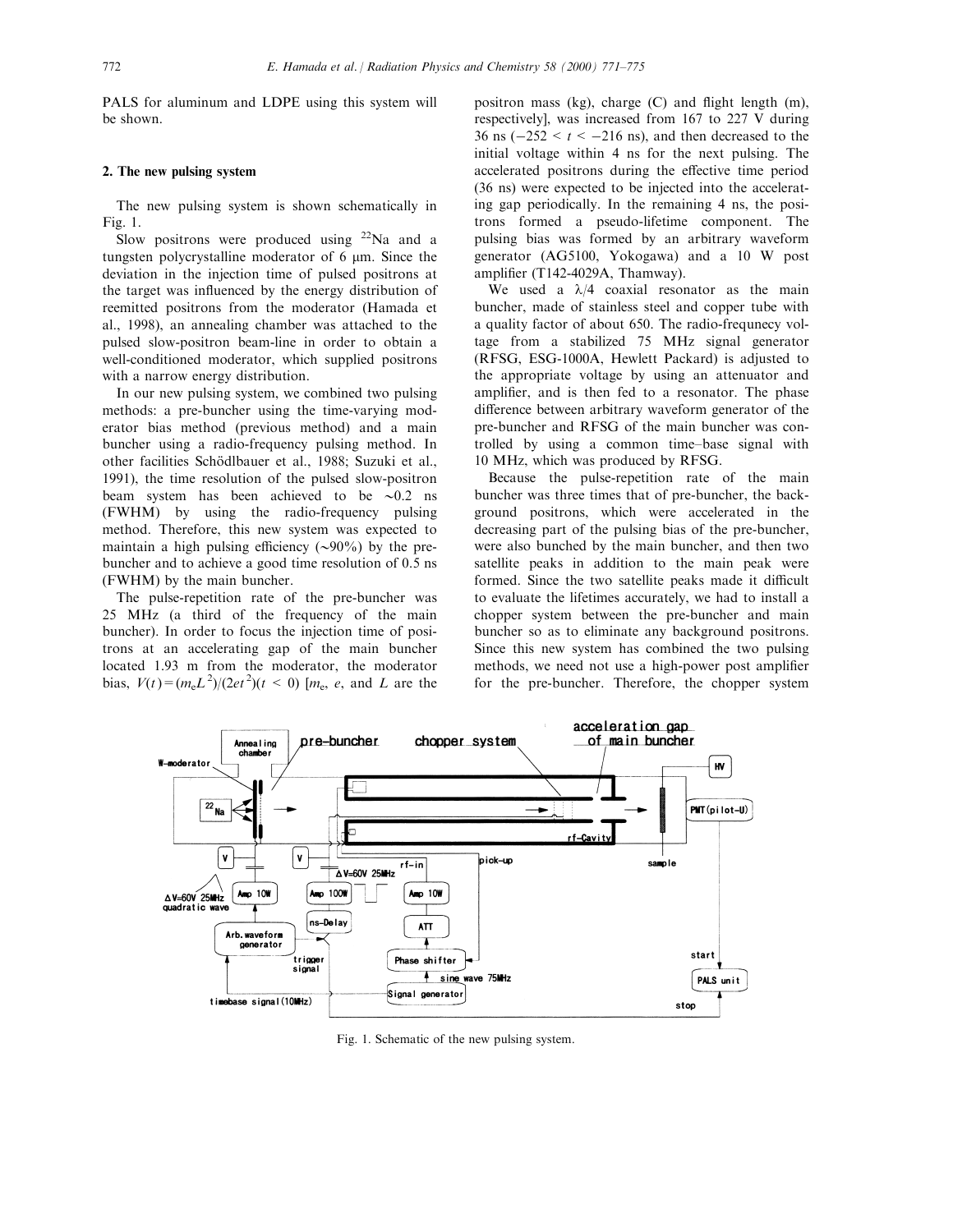was installed between the pre-buncher and main buncher without any difficulty. The chopper was made of three grids, which were placed at equal intervals of 2 mm. This system could eliminate any unnecessary positrons by a pulsed electric field longitudinal to the beam direction (Suzuki et al.,

1991). In order to avoid velocity modulation by the chopper system, the outside grids were grounded. Furthermore, the chopper was located about 20 mm in front of the acceleration gap of the main buncher. The chopper bias was produced by amplifying an output pulsing trigger signal from arbitrary waveform



Fig. 2. Injection time profile of pulsed positrons at the target position detected by a micro-channel plate. Each operation condition is as follows: (a) only a pre-buncher, (b)pre-buncher and chopper system, (c) full operation.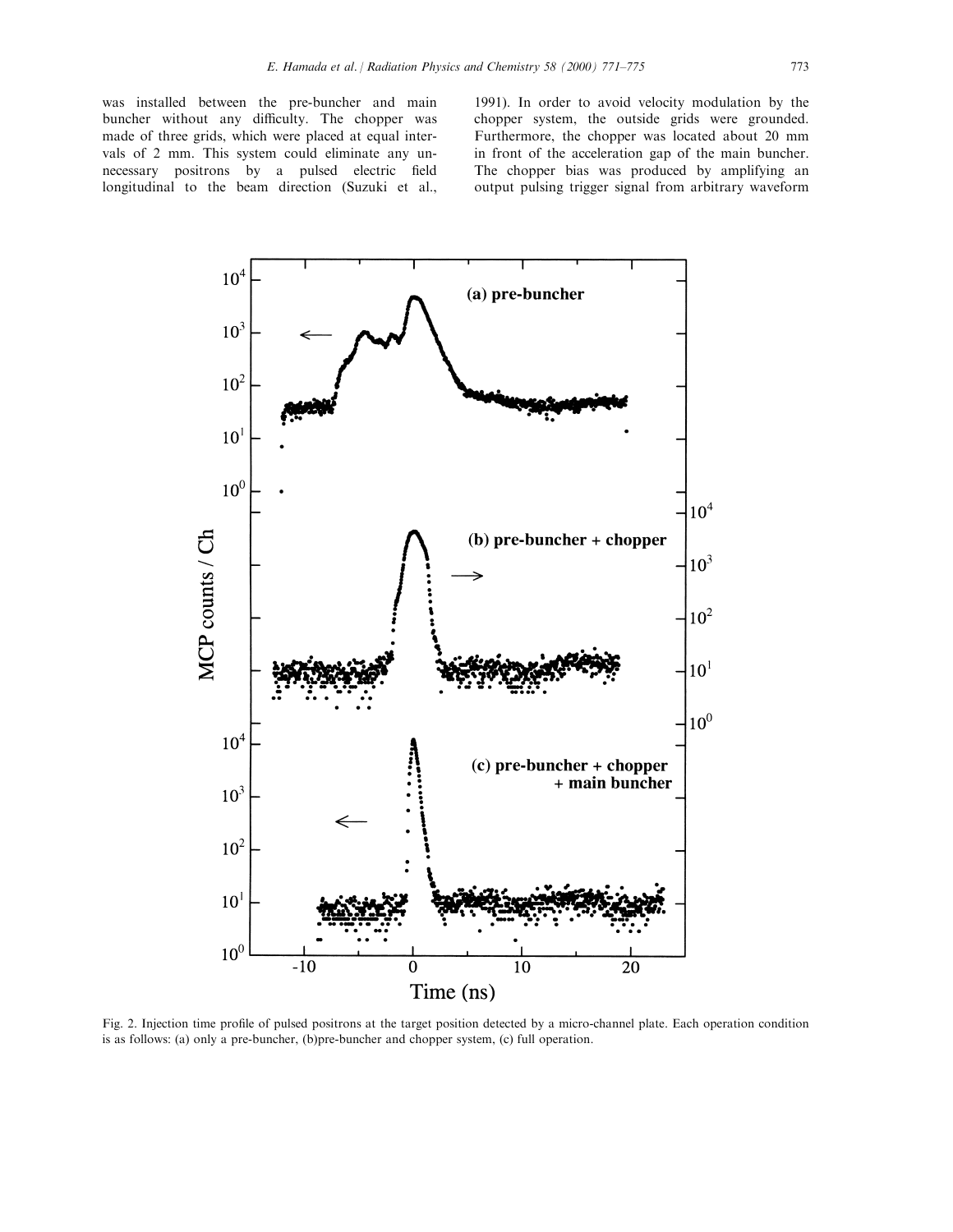generator using a 100 W post amplifier  $(T142-5059A)$ Thamway). As a result, the pulse-repetition rate and the phase of the chopper system were controlled by arbitrary waveform generator.

In PALS using pulsed slow-positrons, the pulsing trigger-signal was used as a signal of the positron injection-time into a target. The positron lifetime spectra were obtained by a fast-fast coincidence system, determining the time interval between the pulsing triggersignal and detection of the 0.511 MeV annihilation  $\gamma$ ray. The  $\gamma$ -rays were detected by a scintillation counter, which comprised a plastic scintillator (Pilot-U) and a photomultiplier (H1949, Hamamatsu).

# 3. Results and discussions

Fig. 2 shows the time profile of pulsed slow-positrons at the target position using the improved pulsing system. Each spectrum was measured using a microchannel plate (F4655-12, Hamamatsu) located at the target position.

The time profile of pulsed positrons using only the pre-buncher is as shown in Fig. 2(a). This measured profile contained a main peak and several satellite peaks.

We expected a high pulsing efficiency  $(\sim 90\%)$  due to the pre-buncher. However, the number of positrons, which formed the main peak with FWHM of 1.7 ns, was 60% of all positrons. The other positrons  $(\sim 30\%)$ , which were accelerated by the non-ideal shape of the pulsing bias, formed several satellite peaks and were widely distributed on the left side of the main peak. The total width of the injection time profile spread about 15 ns.

In the case of our main buncher (frequency 75 MHz; wavelength: 13.33 ns), the effective time width for pulsing the radio-frequency buncher was about 4 ns  $(\sim 30\%$  of the wavelength). All positrons, except for the existing positrons in the effective time of 4 ns, had to be eliminated by the chopper system. In order to maintain the pulsing efficiency, we had to operate under the condition with the maximized transmissivity of positrons. After operating under the condition mentioned above, the injection time profile of positrons was as shown in Fig.  $2(b)$ , in which the pulsing efficiency decreased to 50%.

By operating all components (the pre-buncher, the chopper system and the main buncher), the injection time profile of pulsed slow-positrons at the target position was as shown in Fig. 2(c). The time width of the pulsed positrons was achieved to be 0.48 ns (FWHM), and the pulsing efficiency was maintained at  $50\%$ . This time profile was not symmetrical and already had a decay component with a lifetime of about 0.2 ns. Since this asymmetric profile would affect the lifetime spec-

trum obtained by our new pulsing system, the evaluation of the shorter lifetime than 1 ns was difficult. However, it could be applied to the measurement of the long-lifetime component like the  $o-Ps$  in the polymer.

In this work, we attempted to test the new pulsing system by comparing with a conventional PALS, which used fast positrons. Fig. 3 shows the measured lifetime spectra of Aluminium and LDPE by operating all components. In order to avoid the effect of a surface state, which complicates the lifetime spectrum, pulsed slow-positrons were accelerated immediately before entering the target by a potential gap of  $-10.0$ kV. Assuming one component of the time-resolution function, the measured spectra were fitted using PAT-FIT (Kirkegaard et al., 1989). The time resolution was determined to be 0.54 ns (FWHM). The lifetime spectrum of aluminium comprised of a single lifetime component, 0.43 ns. Although the intrinsic positron lifetime in aluminium merged into the resolution function, the pseudo-lifetime component, which had appeared when using the previous system (Hamada et al., 1998, 1999; Oshima et al., 1999), was not observed. This improvement was quite significant to evaluate the lifetime spectra accurately.

The lifetime spectrum of LDPE (density  $0.927$  g/  $\text{cm}^2$ ; crystallinity 0.3) was also analyzed by PATFIT. For very low-density polyethylene, Uedono et al. (1998) have shown by means of Doppler-broadening measurements and PALS using pulsed slow-positrons that the size of the open spaces in the region  $0-3 \mu m$ was larger than that in the deeper region. Since the mean depth of the positron with an injection energy of about 10 keV was estimated to be about 1.8 mm, the measured lifetime spectrum might reflect information about the bulk and the surface. The lifetime spectrum of LDPE, measured by the conventional PALS, was analyzed with four-lifetime components (Serna et al., 1989). These extracted components were caused by the annihilation of  $p$ -Ps (0.12 ns), free positrons (0.37 ns),  $o-Ps$  in the crystal part ( $\sim$ 1.1 ns,  $\sim$ 3%) and the amorphous part ( $\sim$ 2.6 ns,  $\sim$ 30%) of LDPE. Although we tried to analyze the measured spectrum with three or four components, it was very difficult to separate this spectrum. The lifetime spectrum of LDPE was analyzed with the two-lifetime component. The lifetimes and intensities were determined to be (0.4 ns, 72%) and (2.5 ns, 28%). The first lifetime component was considered to contain the lifetime of  $p$ -Ps, free positrons and  $o$ -Ps in the crystal part of LDPE. The second lifetime component agreed with the lifetime of  $o$ -Ps at the amorphous part in LDPE.

These results indicate that our new pulsing system is useful for measuring the lifetime of  $o$ -Ps in polymers.